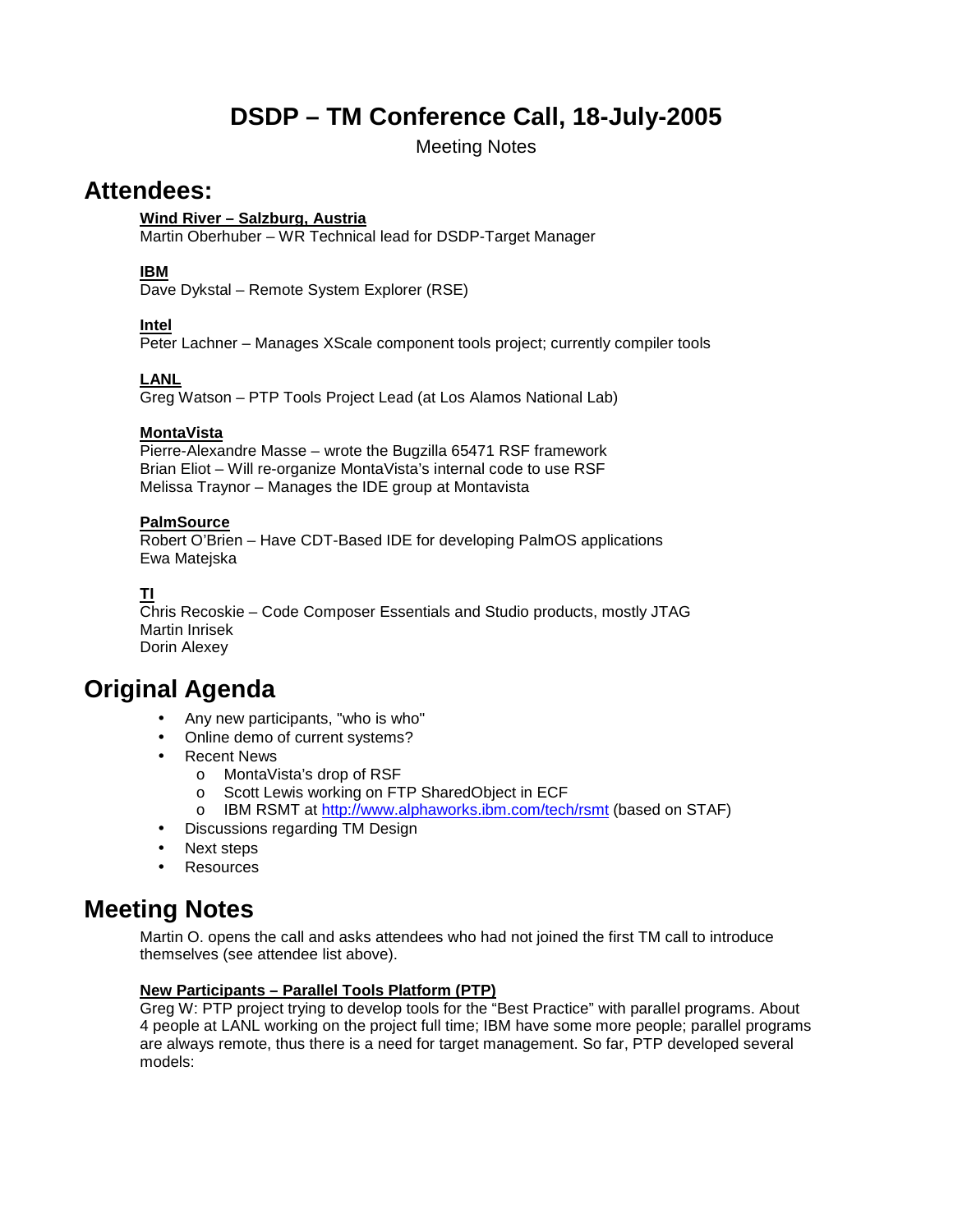- Runtime Model represents a parallel machine & its status, instantiated & updated as soon as switched to the parallel perspective. When a parallel job is launched, processes associated with the job are shown in that model. Have some views associated with the model.
- Debug Model An extension of the CDT CDI Debug Model.

Martin O: How to get the code? – Greg: Snapshot of PTP to be released soon; ptp.core might be most interesting; Need Eclipse 3.1 and CDT. Some external infrastructure required to make up the infrastructure about machines etc – currently working with Open RTE (Part of Open MPI) High Level Interface + JNI

#### **New Participants – PalmSource**

Have CDT-Based IDE for developing PalmOS applications, currently single-process. Need a multi-process solution: Switching from monolithic Kernel to Linux Kernel, thus a lot more processes.

#### **Presentations:**

No presentations this time, reserved another slot for the next call on August 8. Will invite QNX and others who want to present.

#### **MontaVista's drop of RSF**

Brian E: RSF is not complete; Future work will be dedicated to use the RSF; Abstractions in RSF are a result of learning with the prior implementation; had multiple communication channels supporting the same application service (e.g. gdb via IP or Serial; Terminal Emulator) Saw the need to decouple application service from the lower level; no additional experience yet. Flexibility means additional complexity in the UI, but want to go that way.

Greg W: Documentation associated with RSF? – Brian: Not much docu with the original drop, will search for additional internal design docs etc.

Greg W: Remote Build covered by RSF? – Brian: RSF originally for embedded, remote build not yet explored but others thought RSF could be useful. IBM RSE seems to have more provisioning for remote build.

Greg W: We now have several different starting points for DSDP-TM, how are we going to get together the various projects? – Martin O: Had started the Use Cases to explore the big picture of what we need, we should base work on the most flexible and versatile framework that can encompass all use cases.

#### **Other News**

Scott Lewis working on ECF FTP implementation, to showcase ECF driving stock protocols. Got RSF drop to integrate an FTP-based remote file system browser.

IBM RSMT based on STAF, the IBM RSE people are contacting them to find out what they are up to, might result in Eclipse front-end to STAF.

#### **Discussions regarding TM Design**

Martin O: Some notes regarding the "Design Proposal". Pretty basic for now, wanted to cover only a few important decisions:

- Keep static and dynamic information about target connections separate. Some applications might have more static data than dynamic (e.g. TI target board descriptions which are given to the debugger only); others might have more dynamic data than static (e.g. Linux connection only has the IP address but shows remote file system and process list).
- Different services may have different model refresh policies. It might be hard to understand why parts of the Remote Connections Tree are updated but others are now. Thus allow services to display their contents into a separate view if they want [Peter L: the right strategy regarding update of a particular service is to be made by the service, not the framework].
- Abstractions and Extension Point Structure the document shows 3 possible solutions, the right decision is subject to discussion [Brian E: Additional "Interface" abstraction makes the system more flexible but makes it harder to write a nice GUI and workflow].